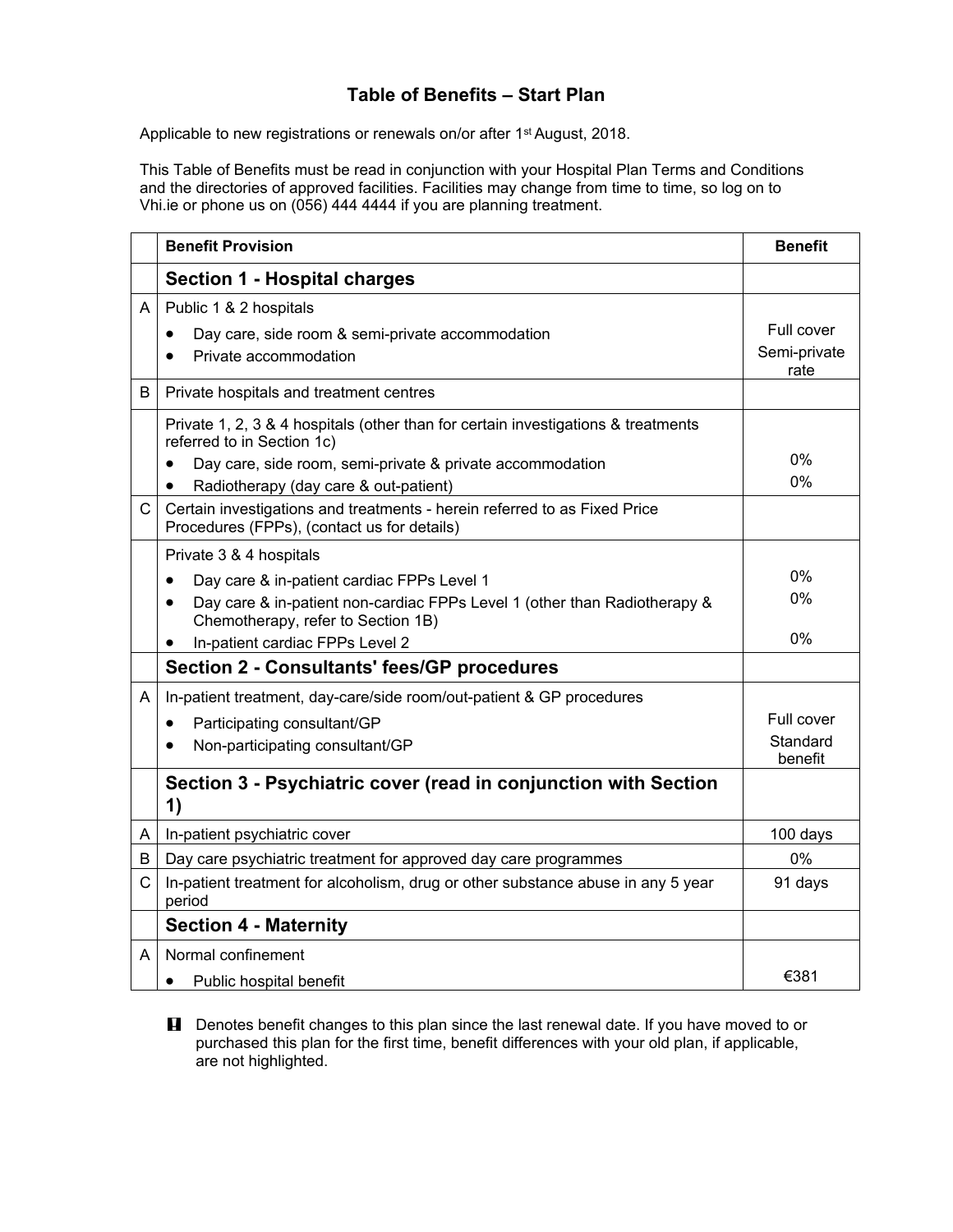|    | Caesarean delivery (as per hospital benefits listed)                                                                                                                                                                                    | <b>Refer Section</b>      |
|----|-----------------------------------------------------------------------------------------------------------------------------------------------------------------------------------------------------------------------------------------|---------------------------|
| В  | In-patient maternity consultant fees (per Schedule of Benefits for Professional<br>Fees)                                                                                                                                                | Agreed<br>charges         |
|    | <b>Section 5</b>                                                                                                                                                                                                                        |                           |
| A  | Convalescent care - first 14 nights                                                                                                                                                                                                     | €30 per night             |
| B  | Vhi Healthcare approved medical and surgical appliances - subject to an excess of<br>€300 per member per year (contact us for details of eligible appliances)                                                                           | €1,000 per<br>member year |
| C. | Vhi Hospital@Home                                                                                                                                                                                                                       | Full cover                |
|    | <b>Section 6 - Transport costs</b>                                                                                                                                                                                                      |                           |
| A  | Transport costs (covered in accordance with our rules)                                                                                                                                                                                  | Agreed<br>charges         |
|    | Section 7 - Cover outside Ireland                                                                                                                                                                                                       |                           |
| A  | Emergency treatment abroad                                                                                                                                                                                                              | €65,000                   |
| B  | Elective treatment abroad (subject to prior approval)                                                                                                                                                                                   |                           |
|    | Surgical procedures available in Ireland (as per level of cover in Ireland)                                                                                                                                                             | €65,000                   |
|    | Treatment not available in Ireland                                                                                                                                                                                                      | €65,000                   |
|    | <b>Section 8</b>                                                                                                                                                                                                                        |                           |
| A  | In-patient MRI scans (covered in accordance with Section 1)                                                                                                                                                                             | Agreed<br>charges         |
| B  | Out-patient MRI scans                                                                                                                                                                                                                   |                           |
|    | Category 1 - approved MRI centres<br>$\bullet$                                                                                                                                                                                          | Full cover                |
|    | Category 2 - approved MRI centres, agreed MRI charges & consultant<br>Radiologists fees (subject to an excess of €125 per scan)                                                                                                         | Full cover                |
| C  | PET-CT scans (covered in accordance with our rules)                                                                                                                                                                                     |                           |
|    | Beacon Hospital, Blackrock Clinic, Galway Clinic, Mater Private Hospital<br>٠<br>Dublin, Whitfield Clinic and Hermitage Medical Clinic                                                                                                  | 66%                       |
|    | St James's Hospital, PET-CT Centre and Cork University Hospital                                                                                                                                                                         | 100%                      |
| D  | CT Scans (covered in accordance with our rules)                                                                                                                                                                                         | Full cover                |
|    | Section 9 - Day-to-day medical expenses (benefits are per visit,<br>per member, unless otherwise indicated)                                                                                                                             |                           |
| A  | Consultant consultation - 1 visit                                                                                                                                                                                                       | €60                       |
| В  | Pathology - consultants' fees (per referral)                                                                                                                                                                                            | €60                       |
| C  | Radiology - consultants' fees for professional services (per procedure)                                                                                                                                                                 | €60                       |
| D  | Pathology/Radiology or other diagnostic tests (refer to Section 8 for out-patient<br>MRI benefits) - 50% of agreed charges in an approved out-patient centre. Contact<br>us for details of eligible diagnostic tests and reimbursements | €300 per year             |
| Е  | Vhi SwiftCare exclusive benefit to Vhi customers*                                                                                                                                                                                       |                           |
|    | Initial consultation (charge is €125 – you pay €50)<br>$\bullet$                                                                                                                                                                        | €75                       |